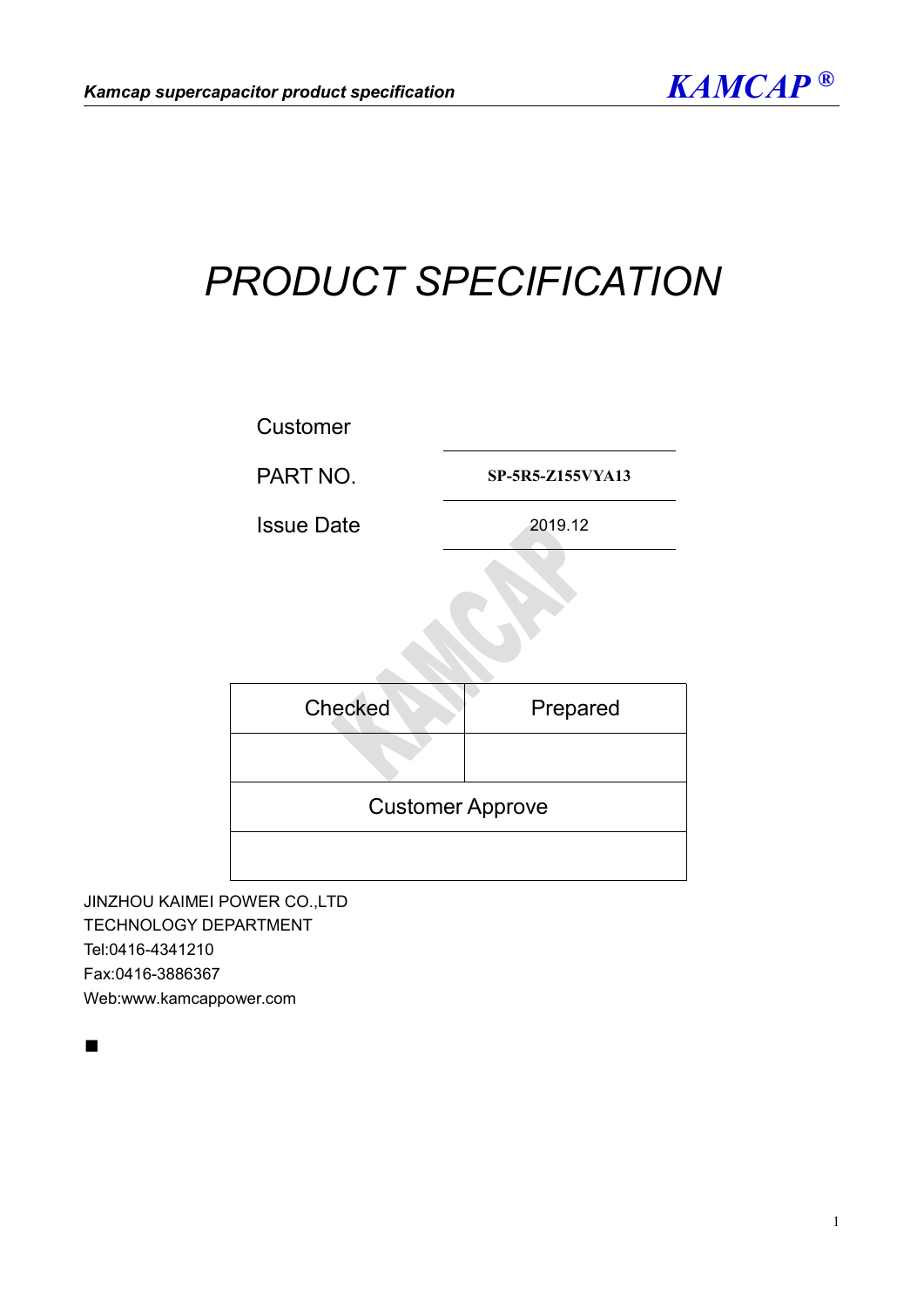

### **■ SCOPE:**

This product specification specifies the product's performance and test methods as a basis for technical validation.

### **■ General Specification:**

- 2.1 Product application range::
	- ◆Backup power: RAM, detonator, car recorder, smart meter, vacuum switch, digital camera, motor drive
	- ◆Energy storage: intelligent three meters, UPS, security equipment, communication equipment, flashlights,

water meters, gas meters, taillights, small appliances

- ◆High current operation: electrified railway, smart grid control, hybrid vehicle, wireless transmission
- ◆High-power support: wind power, locomotive start, ignition, electric cars, etc.
- 2.2 Standard test conditions:

The standard test conditions of this specification are standard atmospheric pressure, temperature 25  $\degree$  C,

relative humidity less than 60%.

2.3 Test basis:

QC/T 741-2014《Vehicle super capacitor》

DL/T 1652-2016《Technical specifications for supercapacitors for electric energy metering equipment》

#### **■ Product Structure**

This product is based on the principle of electric double layer capacitor. The inside uses activated carbon as the positive and negative electrode. The electrolyte is separated from the diaphragm by the electrolyte. The aluminum shell is sealed with the rubber plug, and the lead is on the same side of the product.

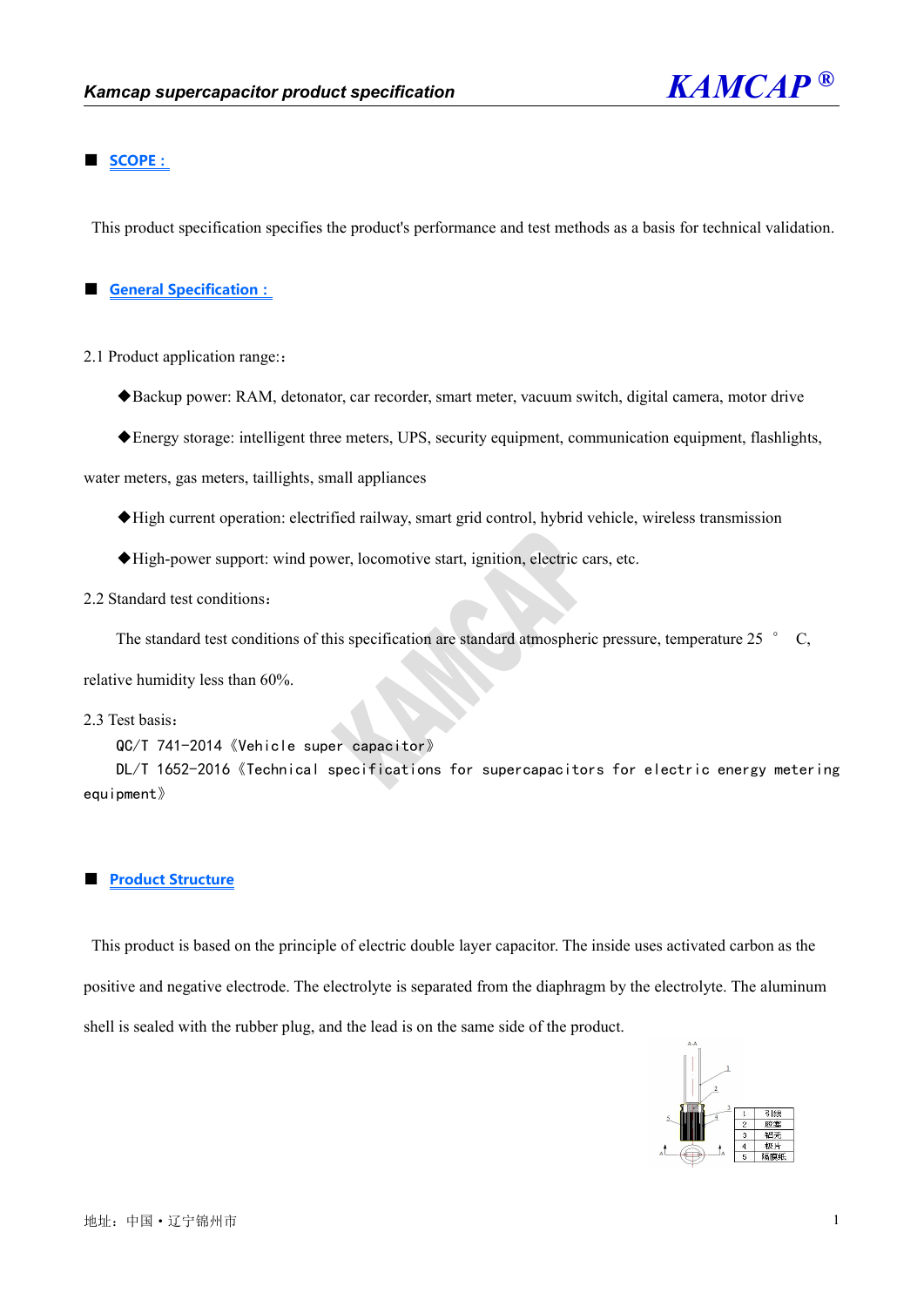

# **■ General Specification**

| Rated discharge<br>capacity(25°C)<br>$\Delta V = 4.4V - 2.75V$ | Capacity tolerance<br>$(25^{\circ}C)$ | Rated Voltage<br>(V) | Operating Temp.<br>(Top) | Maximum equivalent<br>series resistance<br><b>ESR</b><br>(1KHz)<br>$(m\Omega)$ |
|----------------------------------------------------------------|---------------------------------------|----------------------|--------------------------|--------------------------------------------------------------------------------|
| $1.5\,$                                                        | $0 - 30%$                             | 5.5                  | -40℃~70℃                 | 140                                                                            |

### **■ Performance Index**

| Item                        |                                 | Specification/Condition                                                                        |
|-----------------------------|---------------------------------|------------------------------------------------------------------------------------------------|
| 01                          |                                 | +70°C时   △C/C   ≤30%, ESR≤Initial value(25°C)                                                  |
|                             | Temperature characteristics     | -40 °C时   △C/C   ≤30%, ESR ≤ 4 times initial value (25 °C)                                     |
| 02<br>High temperature load |                                 | +70°C Rated voltage, after 1000h, $  \triangle C/C   \leq 30\%$ ,                              |
|                             |                                 | $ESR \leq 4$ times the specified value.                                                        |
| 03                          | High temperature without load   | +70°C, after 1000±4h, $\vert \triangle$ C/C   ≤30%, ESR ≤2 times the specified value.          |
|                             |                                 | +40°C, 90--95%RH, 240h,  △C/C   ≤30%,                                                          |
| 04                          | The steady state damp heat test | $ESR \leq 4$ times the specified value.                                                        |
|                             | Cycle life Expectancy           | Adding rated voltage, normal temperature cycle charge and discharge test                       |
| 05                          |                                 | 500,000 times. $\vert \triangle$ C/C $\vert \leq$ 30%, ESR $\leq$ 4 times initial value(25°C). |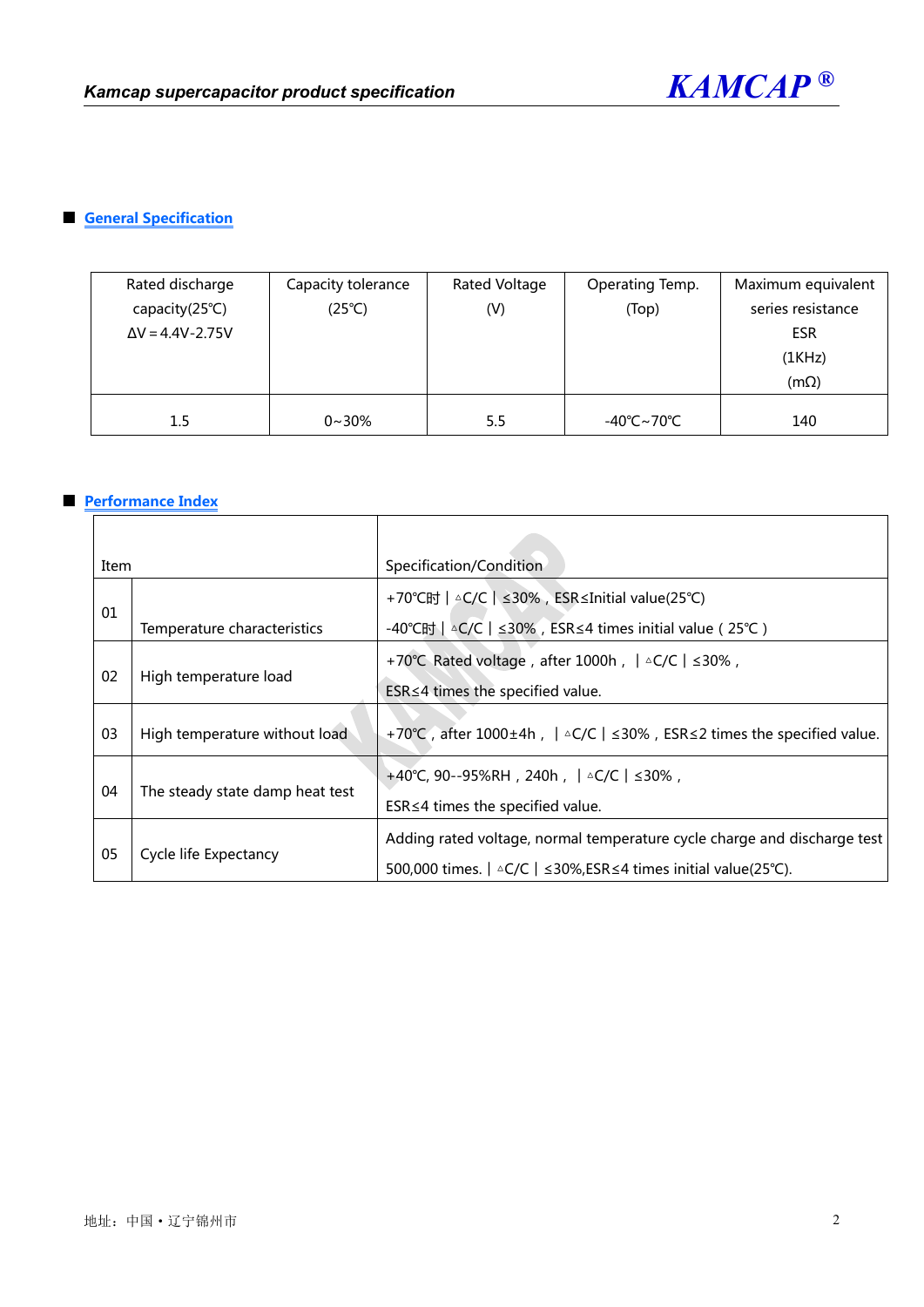

### ■ **KAM LOGO**



*OKAM Brand* 

@Cathode sign

 $\mathbf{v}$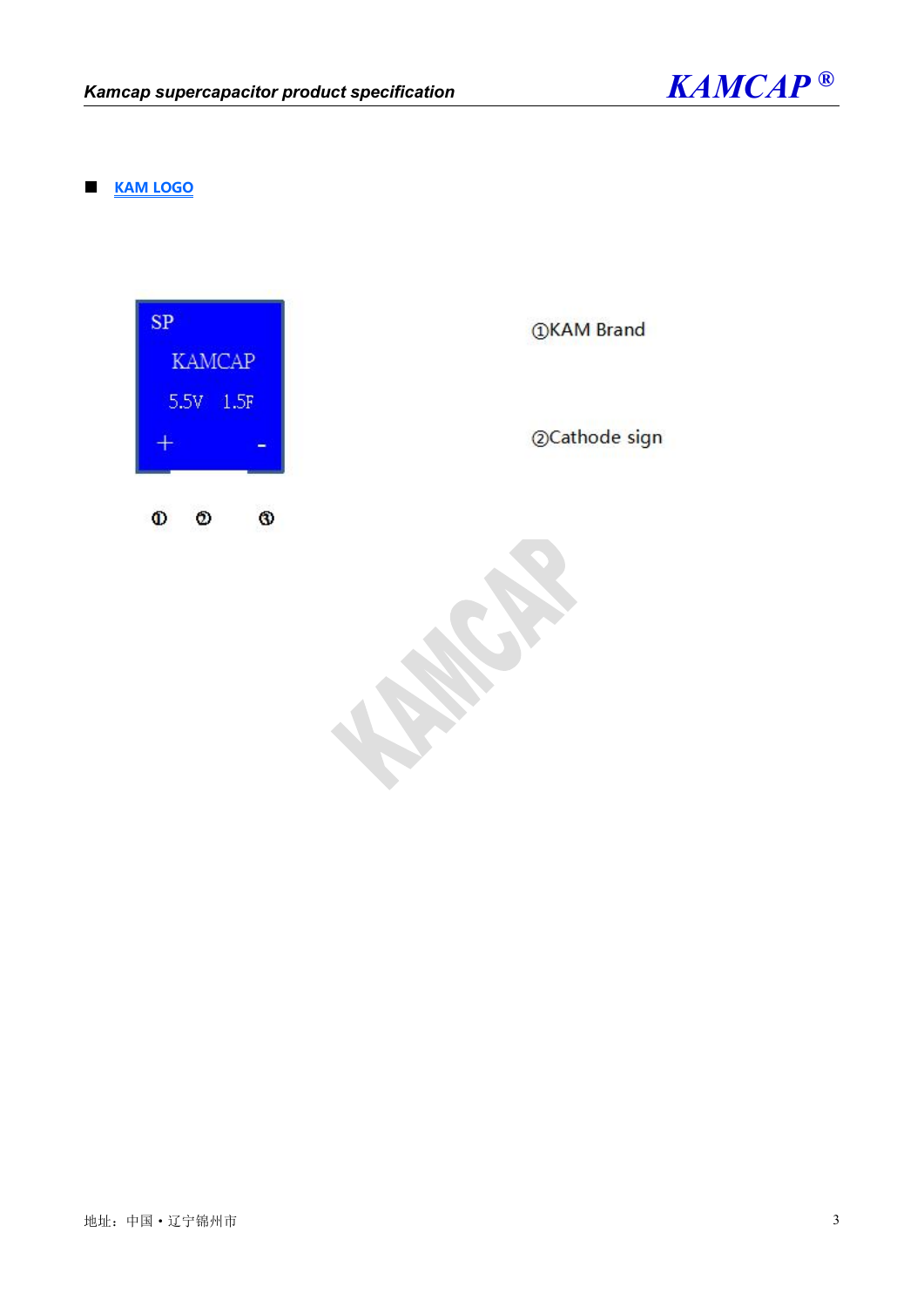



■ **Dimension (Unit:mm)**



| Size                          | Lead pin distance | Lead pin diameter | Lead pin length |
|-------------------------------|-------------------|-------------------|-----------------|
| $(A \times F \times B) \pm 1$ | $(p) \pm 0.5$     | Φd                | C max           |
| $22 \times 11.6 \times 25.5$  | 15.3              | 0.6               | 30              |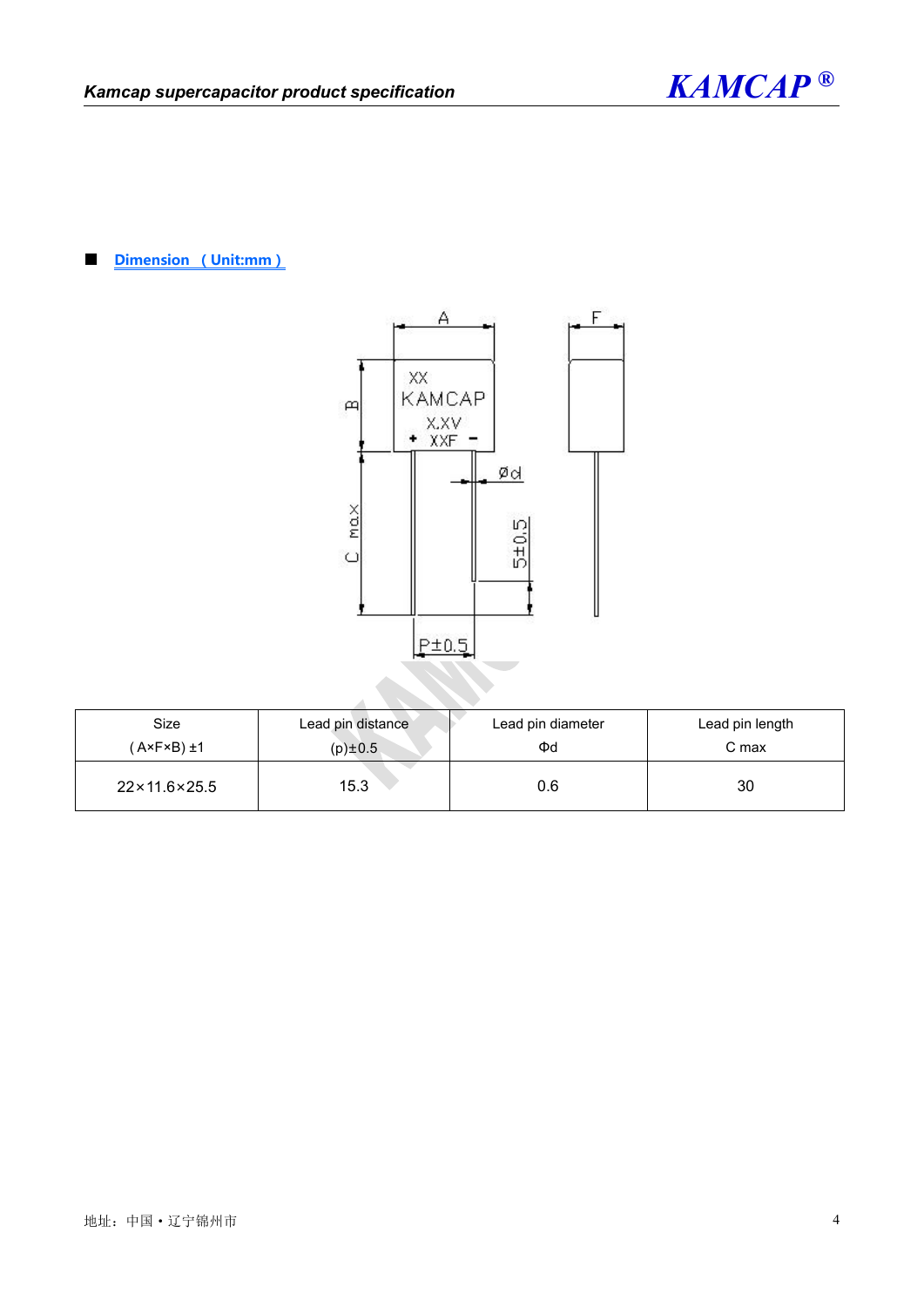

## ■ **KAM Performance testing method**

(1) According to the standard

QC/T 741-2014《Vehicle super capacitor》

DL/T 1652-2016《Technical specifications for supercapacitors for electric energy metering equipment》

# (2) T**est method**

# **capacitance**

- 1、Constant current discharge method
- 2、Measuring circuit





 $C_x$  capacitor under test

### **Measuring method**

- a) Setting the direct current voltage of constant current/constant voltage power supply as rated voltage  $(U_R)$ .
- b) Setting the constant current value of the constant current discharge device , according to Table 2 specified.
- c) Turn the switch S tothe d.c. power supply, and unless otherwise specified in the individual standards, apply voltage and charge for 30 min after the constant current/ constant voltage power supply has achieved the rated voltage.
- d) After charging for 30 min has finished, change over the switch S to the constant current discharge device , and discharge with a constant current.
- e) Unless otherwise specified in the individual standards, measure the time t1 and t2 where the voltage between capacitor terminals at the time of discharge reduces from U1 to U2 as shown in Figure 2, and calculate the capacitance value by the following formula: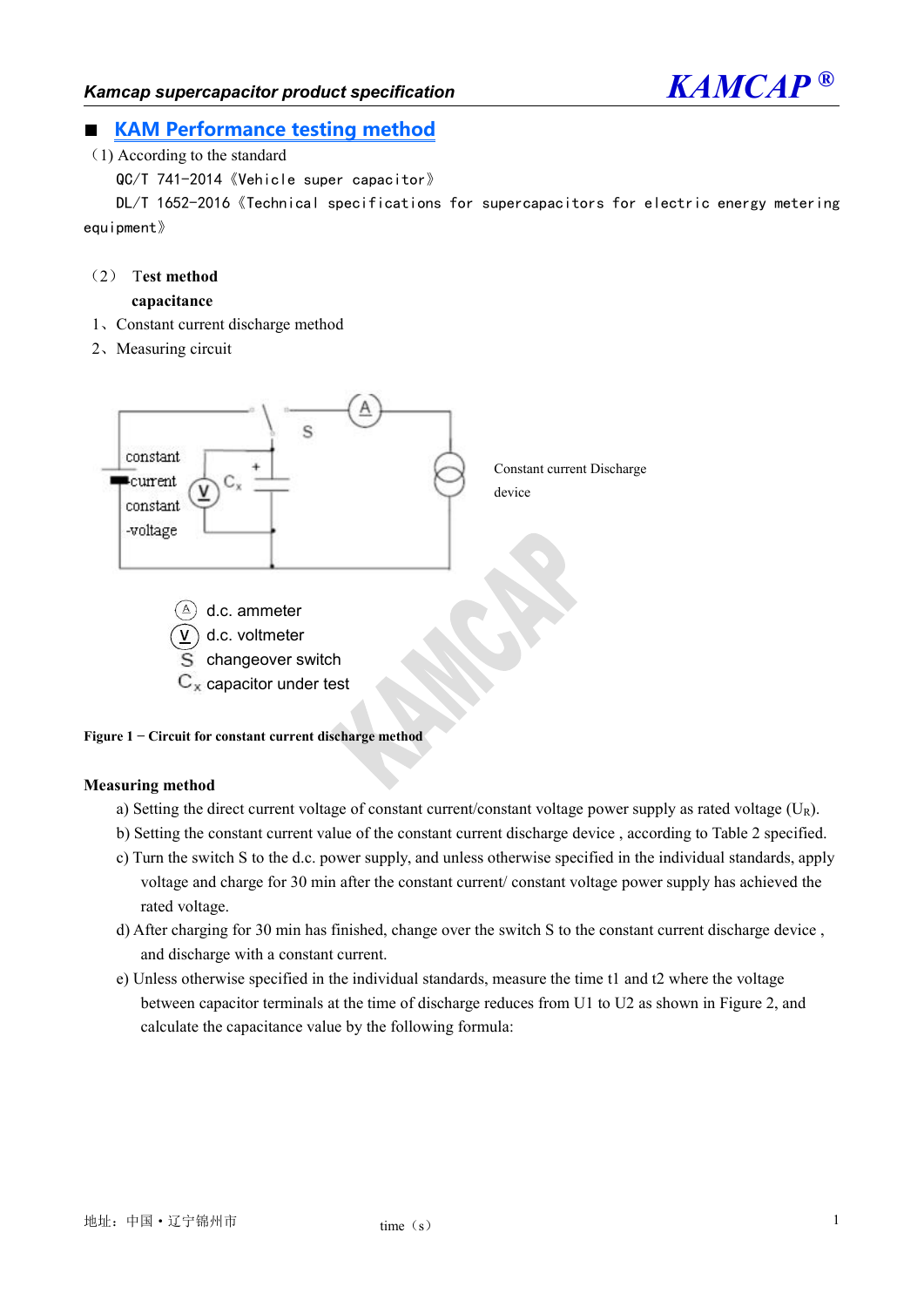

Figure 2 – Voltage characteristic between capacitor terminals

$$
C = \frac{I \times (t_2 - t_1)}{U_1 - U_2}
$$

C is the capacitance (F);

I is the discharge current  $(A)$ ;

U1 is the measurement starting voltage  $(V)$ ;

U2 is the measurement end voltage  $(V)$ ;

t1 is the time from discharge start to reach U1 (s);

t2 is the time from discharge start to reach U2 (s).

Discharge current I and decrease in voltage of discharge voltage U1, U2, according to table 1 1

Classification SE、HE、HT(Coin type product) SP、HP、HT、LR Remarks Application **Energy** storage Instantaneous power, power  $I_1 = \frac{C_R \times U_R}{3600}$ Charging time 30min 30min 30min  $I_1 = \frac{C_R \times U_R}{2 \times 10^{11} \text{ m}^3}$  $I = 5I_1$   $I = 40I_1$ U1 80% of the charging voltage  $(0.8\times U_R)$ U2 50% of the charging voltage  $(0.5\times U_R)$ Remarks: CR is the nominal capacity of the supercapacitor in Farads  $(F)$ ; UR rated voltage in volts (V); I is the charge and discharge test current in amps  $(A)$ ;

Table 1 – Discharge conditions

 $|11|$  is a supercapacitor 1 times charge and discharge current in amps  $(A)$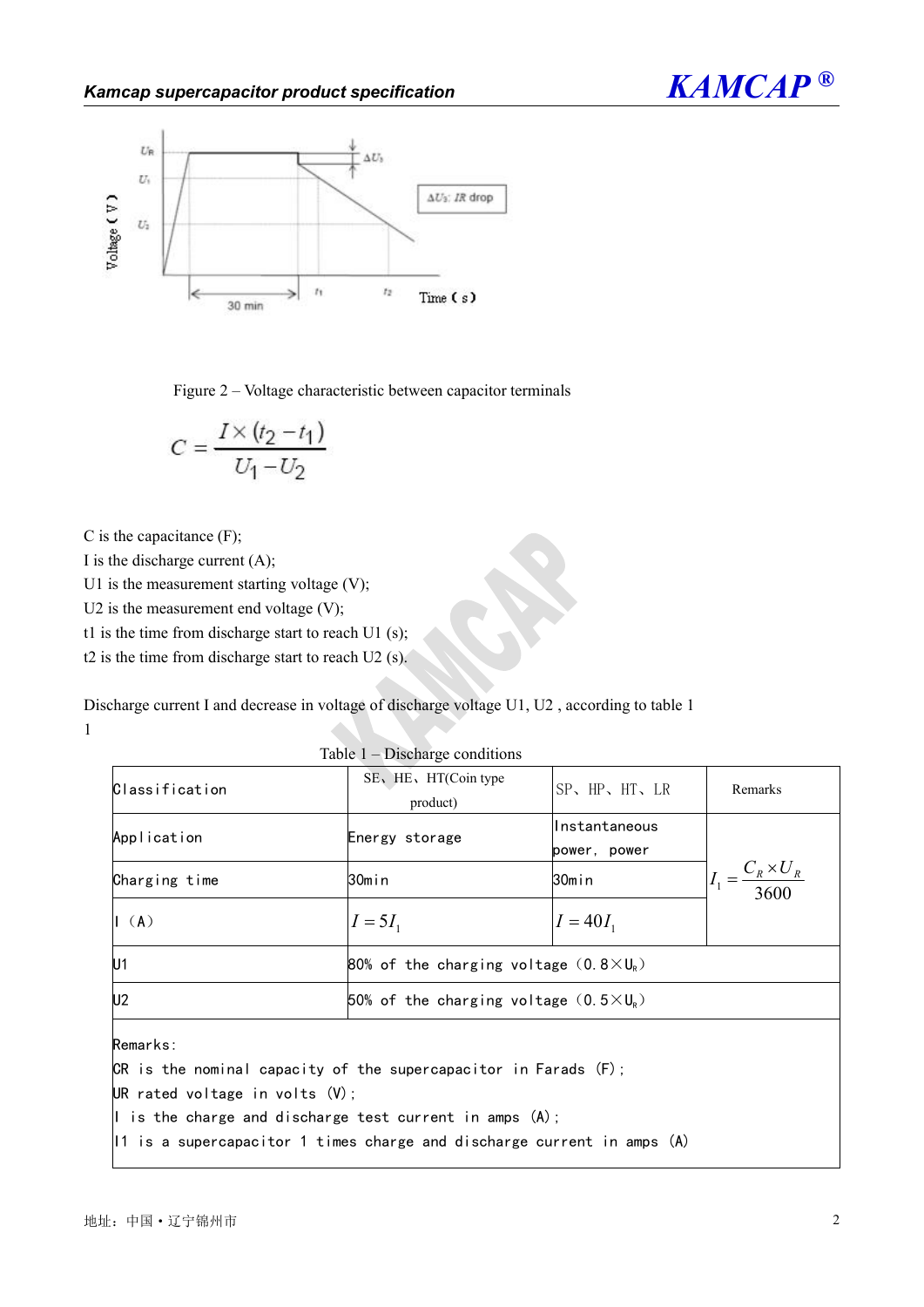

- (4) Equipment:
- A、ARBIN super capacitor test system
- B、Linear DC stabilized voltage power supply
- C、Constant current discharging device
- D、Voltage recording device

### **Internal resistance**

A AC impedance method

### Measuring circuit

As shown in the measurement circuit for testing.



Figure 4–Circuit for a.c. resistance method

Measuring method

The internal resistance Ra of a capacitor shall be calculated by the following formula:

$$
R_{\mathbf{a}} = \frac{U}{I}
$$

where

Ra is the a.c. internal resistance  $(\Omega)$ ;

U is the effective value of a.c. voltage (V r.m.s.);

I is the effective value of a.c. current (V r.m.s.).

The frequency of the measuring voltage shall be 1 kHz

The a.c. current shall be from 1 mA to 10 mA.

equipment: Internal resistance tester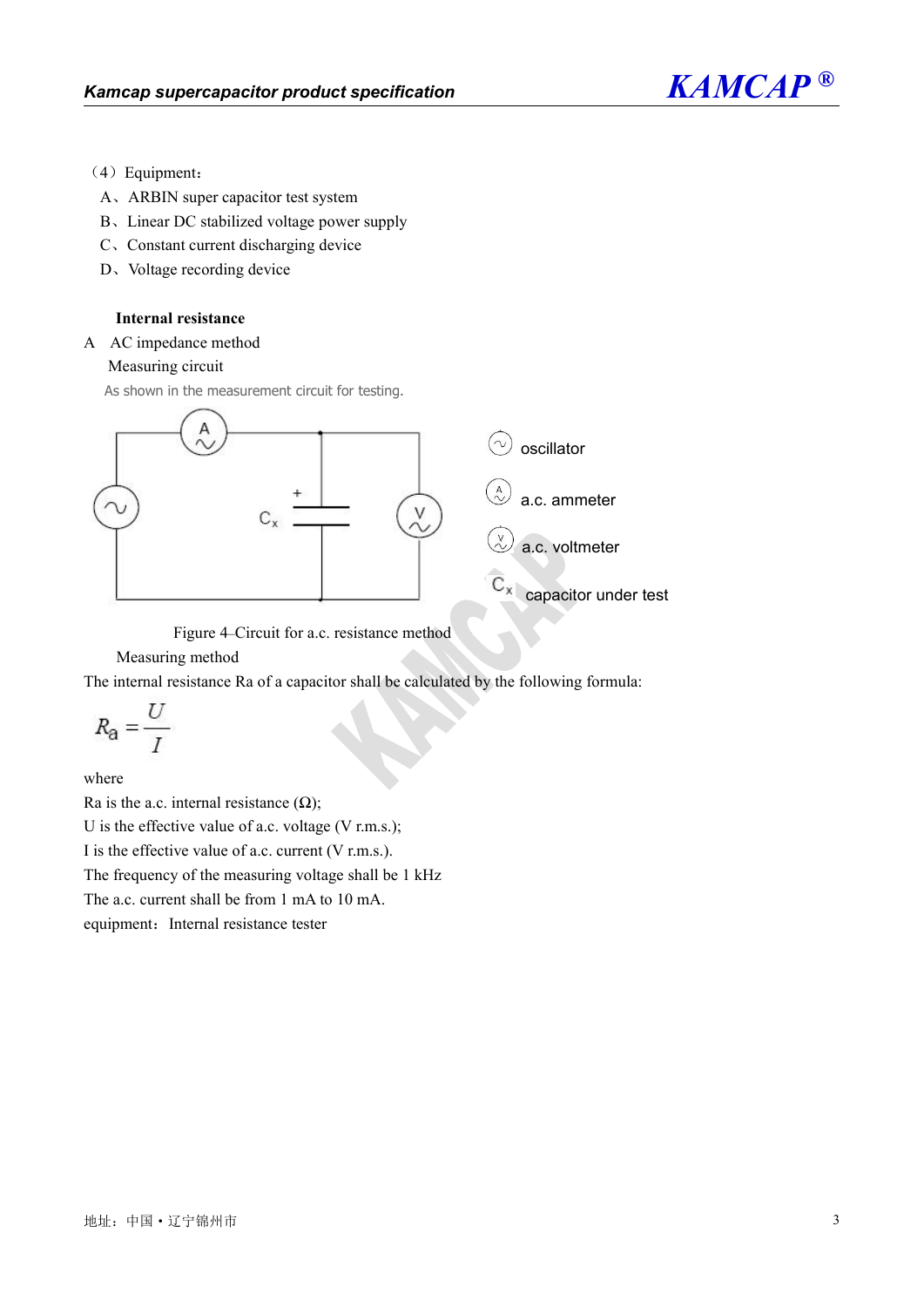

# ■ **Precautions for use**

1. Supercapacitors cannot be used in the following states:

a) temperature above the nominal temperature

When the temperature of the capacitor exceeds the nominal temperature, it will cause the electrolyte to decompose, and the capacitor will heat up and the capacity will drop.

Moreover, the internal resistance is increased and the life is shortened.

b) voltage exceeding the rated voltage

When the capacitor voltage exceeds the nominal voltage, it will cause the electrolyte to decompose, and the capacitor will heat up and the capacity will drop.

Moreover, the internal resistance is increased and the life is shortened. Therefore, reducing the voltage used can increase the service life.

c) loading of reverse voltage or alternating voltage

2. Influence of ambient temperature on supercapacitors

The service life of supercapacitors is affected by the temperature of use. Under normal circumstances, the temperature of the supercapacitor is reduced by 10 °C, and the life of the supercapacitor is shortened by half. Try to use it in a low temperature environment below the maximum operating temperature. If it is used beyond the maximum operating temperature, the characteristics may deteriorate rapidly and be damaged.

The temperature of the supercapacitor should be determined not only by the temperature around the device, but also by the internal temperature. The radiant heat of the heating element (power transistor, resistor, etc.) in the device and the self-heating temperature caused by the ripple current are also confirmed. Also, do not install the heating element near the supercapacitor.

3. Please use the positive and negative signs of the capacitor correctly.

4. Please avoid using super capacitors in the following environments.

a) Environment where direct splashing water, salt water and oil are present, or in a dew condensation state, filled with gaseous oil or salt.

b) An environment filled with harmful gases (hydrogen sulfide, sulfurous acid, chlorine, ammonia, bromine, methyl bromide, etc.).

c) An environment where acidic and alkaline solvents are splashed.

d) Direct sunlight or dusty environment.

e) An environment that is subject to excessive vibration and shock.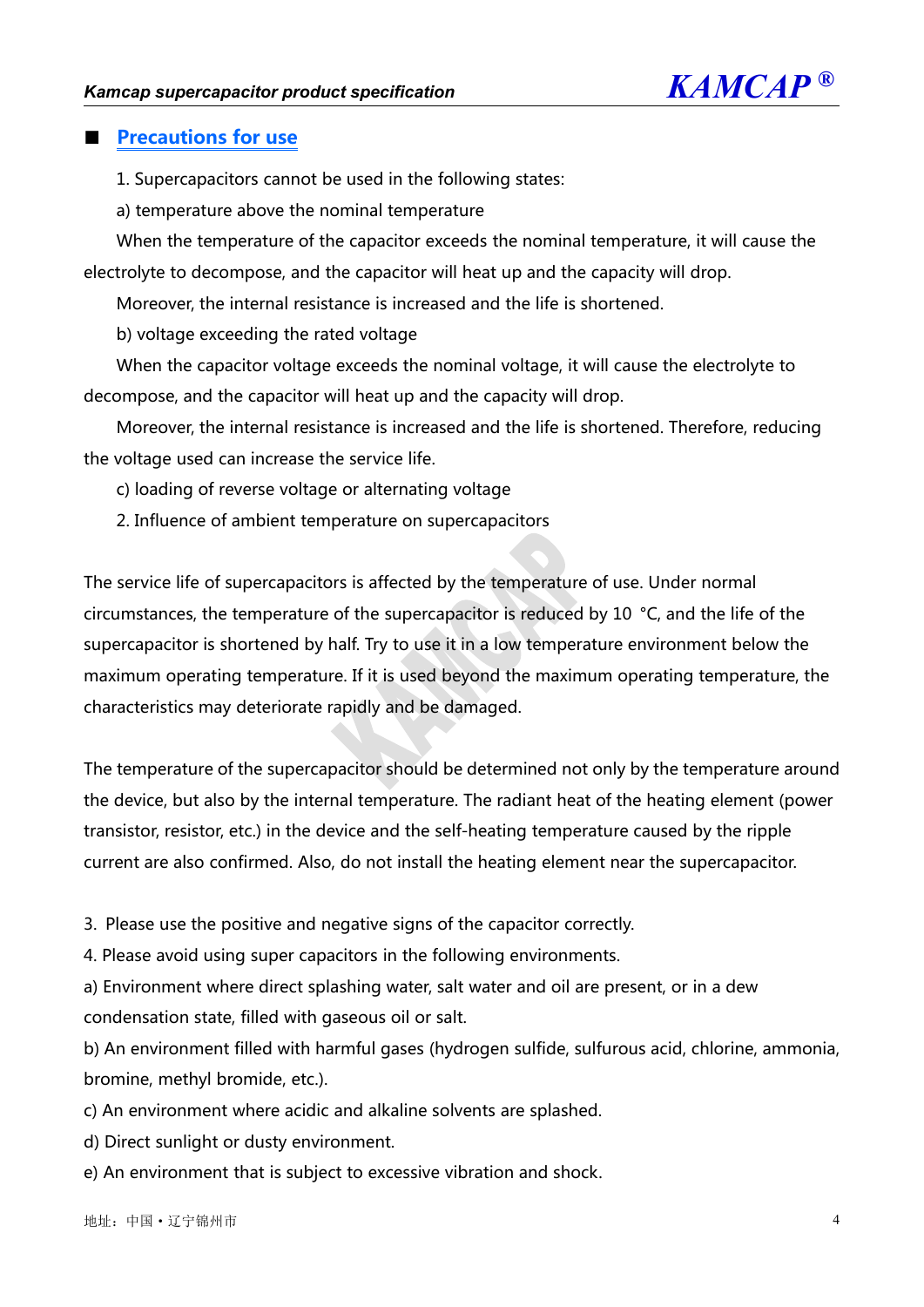5. In the welding process to avoid overheating the capacitor (1.6mm printed circuit board, welding should be 260 °C, the time does not exceed 5s).

6.Please avoid circuit wiring between the lead terminals of the supercapacitor or the solder joints of the connecting plates.

7.When the overvoltage and the operating temperature range exceed the rated conditions, the pressure valve may act and the electrolyte may be ejected.Therefore, please adopt a design method that has taken into account this abnormal condition.

8、In the case of rapid charge and discharge, a voltage drop due to internal impedance (also called IR drop) occurs at the start of charging and at the beginning of discharge. Therefore, use a design method that takes into account the magnitude of the voltage change.

9.Power type large-capacity products (about 10F or more) If the terminal is short-circuited during charging, there will be hundreds of amps of current flowing, which is dangerous. Please do not install or disassemble while charging.

10.Do not put the capacitor in the dissolved solder, only solder the solder on the guide pin of the capacitor. Do not allow the welding rod to contact the capacitor heat shrink tubing.

12.Do not forcibly twist or tilt the capacitor after installation.

13、When the supercapacitors are used in series, there is a voltage balance problem between the

cells.

# ■ **Saving** request

1、Do not store in a place with a relative humidity greater than 85% or containing toxic gases and in a high temperature, high humidity environment. It should be stored in an environment with a temperature of -30  $\degree$  C  $\sim$  50  $\degree$  C and a relative humidity of less than 60%.

2、Avoid preserving supercapacitors in the following environments

a) Environment where direct splashing water, salt water and oil are present, or in a dew condensation state, filled with gaseous oil or salt.

b) An environment filled with harmful gases (hydrogen sulfide, sulfurous acid, chlorine, ammonia, bromine, methyl bromide, etc.).

- c) An environment where acidic and alkaline solvents are splashed.
- d) Direct sunlight or dusty environment.
- e) An environment that is subject to excessive vibration and shock.